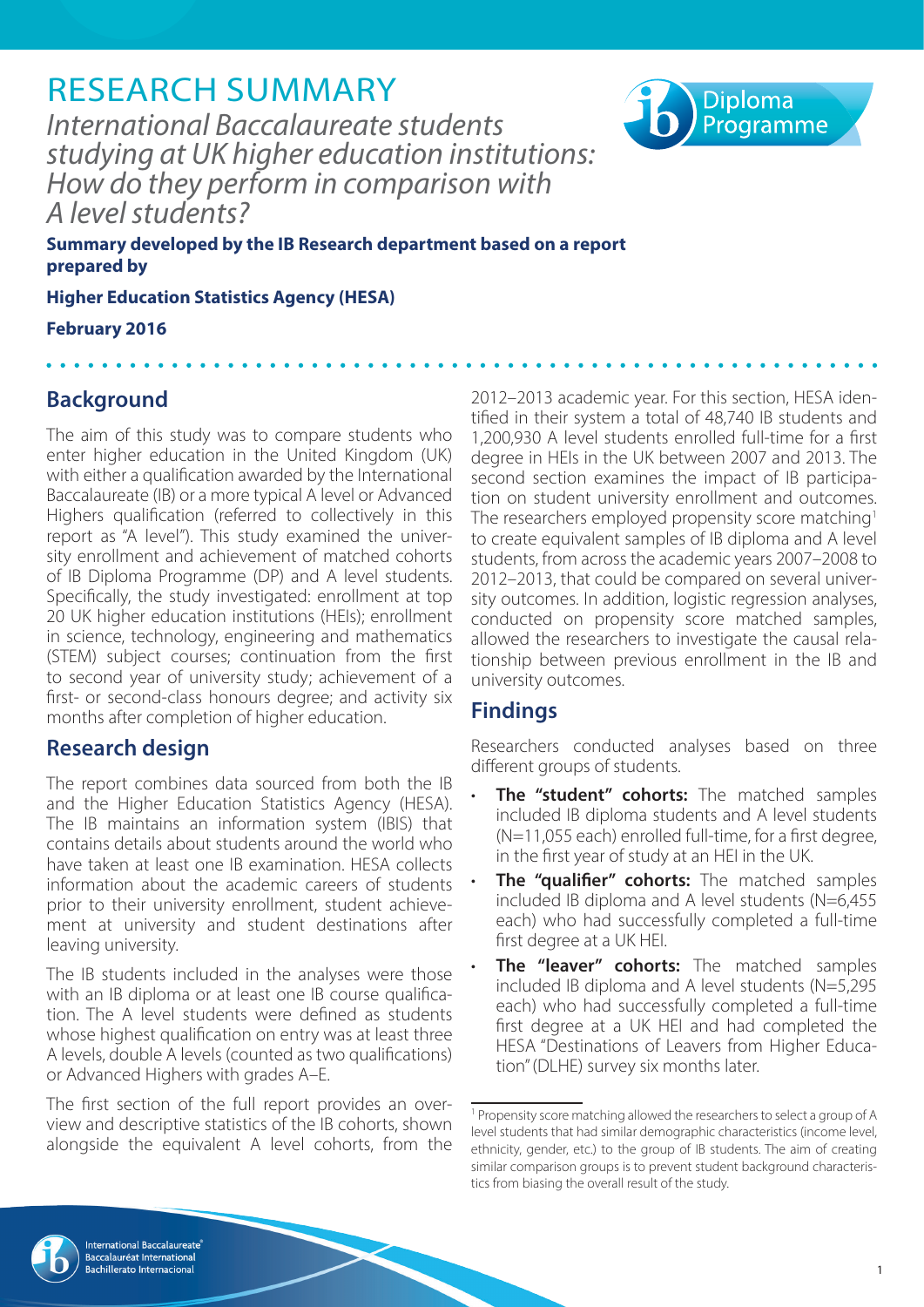

*Figure 1. University enrollment and outcomes for IB diploma and A level students*

## **Characteristics of IB and A level student cohorts**

This study draws only on data from first-year students enrolled full-time in a first degree at a UK HEI. The following bullet points summarise findings for the 2012–2013 IB and A level student cohorts.

- **Demographic characteristics:** About a third (36.6%) of IB students had their domicile in the UK compared to 95.1% of A level students. After the UK, the next largest proportion of IB students had a domicile in the European Union (29.9%) or Asia (16.5%). From among those students with a domicile in the UK2 , the majority of IB (76.6%) and A level (79.5%) students were white. IB students were more likely to come from a higher socio-economic background (80.5%) than A level students (71.4%). A higher proportion of IB students (36.1%) had previously attended a privately funded school compared to 13.8% of A level students.
- **Subjects of study:** The most popular university subjects for IB diploma students were social studies (14.8%) and business and administrative studies (14.6%); for A level students, biological sciences (11.9%) and social studies (10.5%) were the most popular.

### **The impact of IB participation on university enrollment and outcomes**

#### *Enrollment in a top 20 HEI*

Results show that, among full-time first-year students enrolled at HEIs in the UK, previous enrollment in the DP significantly increases students' likelihood of attending a top 20 HEI (by 57%) after controlling for differences in academic ability. In the matched samples, 45.7% of the IB diploma students attended a top 20 HEI compared to 32.9% of the A level students (figure 1).

### *Enrollment in a STEM course in higher education*

The IB diploma students were less likely to enroll in a STEM subject during their first year of study compared with A level students. In the matched samples, 39.4% of IB diploma students enrolled in a STEM subject compared to 44.2% of A level students (figure 1).

#### *Continuation from first to second year of university study*

Both groups of students had similarly high university continuation rates from the first to second year of university study, with no significant differences when controlling for academic ability (94.7% of IB diploma and 94.2% of A level students—see figure 1).

<sup>&</sup>lt;sup>2</sup> Ethnicity/race and socio-economic status data are routinely collected only for students with a domicile in the UK.